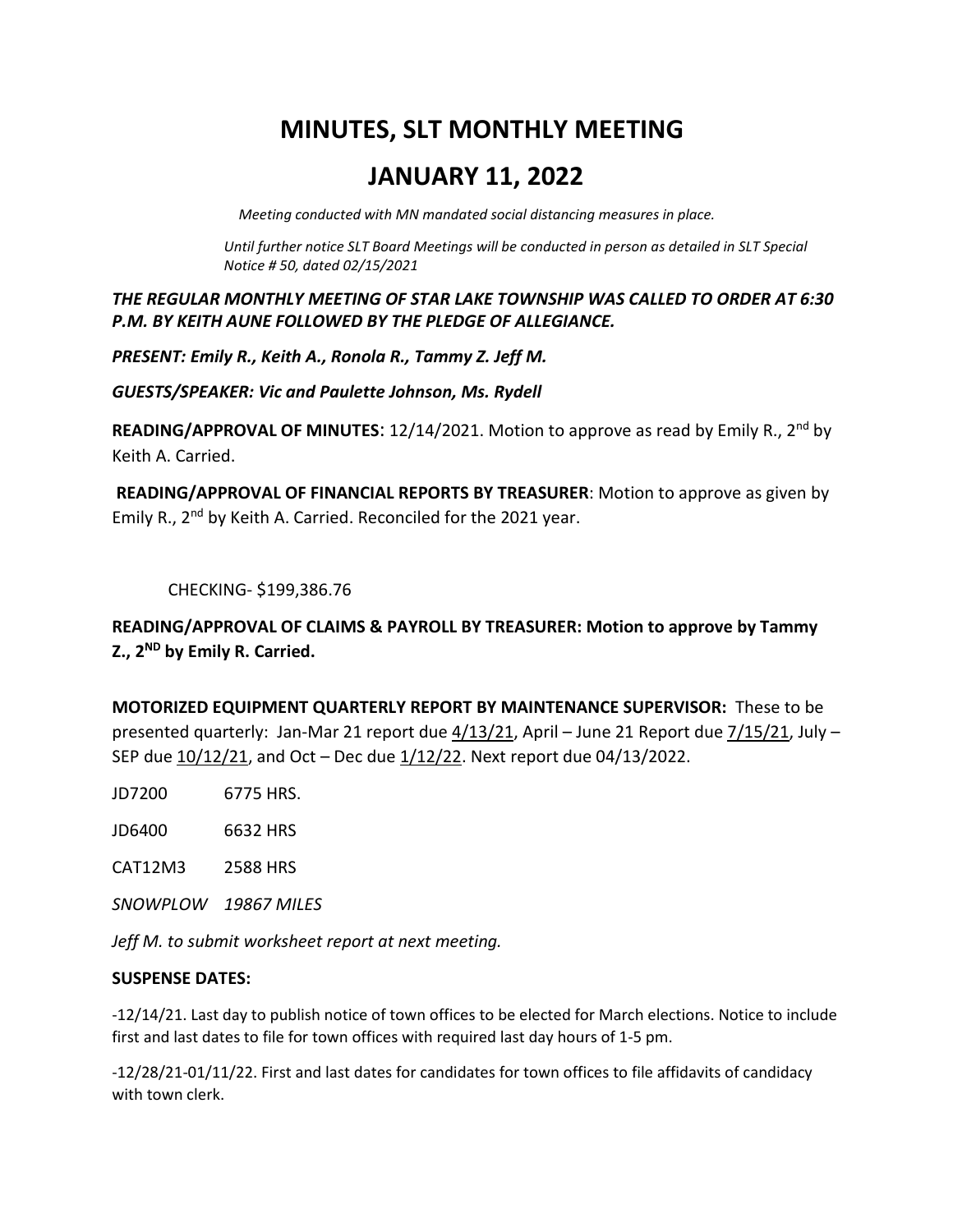-01/31/2022. MATIT WORK COMP AUDIT DEADLINE to avoid penalty.

- -02/04 to 02/08/2022. Period for absentee voting
- -02/11/2022. Last day to appoint election judges for March Elections.
- -02/22/2022. Last day to publish first of two notices of elections
- -02/22/2022. Last day for town clerk to post sample ballot
- -02/25/2022. Last day to post notice of township election including bad weather alternate date.

#### **OLD BUSINESS:**

#### **– Road Operations Update: (**Keith A.)

- a. **Buddy Lane Drainage project** Town Board to review old culvert replacement. Tammy Z. to handle. Pending.
- b. **Road Repair for 360th St.** Keith A. reviewed repair of two significant soft spots east of Hwy 41 and west of Pfeffer's driveway. Quotes are \$3,900. and \$5,100, respectively. This repair is similar to the successful Camp Joy curve repair of 2019. **Due to budget concerns, the board agreed to defer to 2021. Keith will add to 2021 Road Report. Tabled to Fall. Pending.** Jeff M. to do the 2021 report this next spring with assistance from Lee M. and Mike Sunblad. Pending

#### **NEW BUSINESS:**

 -Revised CLERK/TREASURY transition. Ronola & Jeff have completed transition on all claims & payroll being handled by the Treasurer. October financials will complete total transition. Updates will be given by Clerk/Treasurer new responsibilities handed over when needed. Pending. Jeff M. to contact Kathy Torkildson as to availability on back up (NO).Pending.

# **OTHER BUSINESS**:

-A New line road agreement was sent to us from Dora Township relative to Rosewood Dr. Keith has revised. Given to Clerk for signatures & mailed back to Dora for their signature. Clerk to call Dora on a follow up. Pending. Jeff M. to text Keith A. with DORA TOWNSHIP Board phone #'s as to further follow up. Pending update from Keith A. Still no response. Pending.

-Motion by Keith A., 2<sup>nd</sup> by Emily R. to get Xmas gift cards for employees (Mike, Terry, Jim & Doug). Keith to handle with Jeff to distribute. Completed.

-We are shooting for our January meeting to institute our new TV (Zoom) system. Emily R. to handle. Pending. Emily R. will have this available at our Feb. meeting for introduction for ANNUAL MEETING in March.